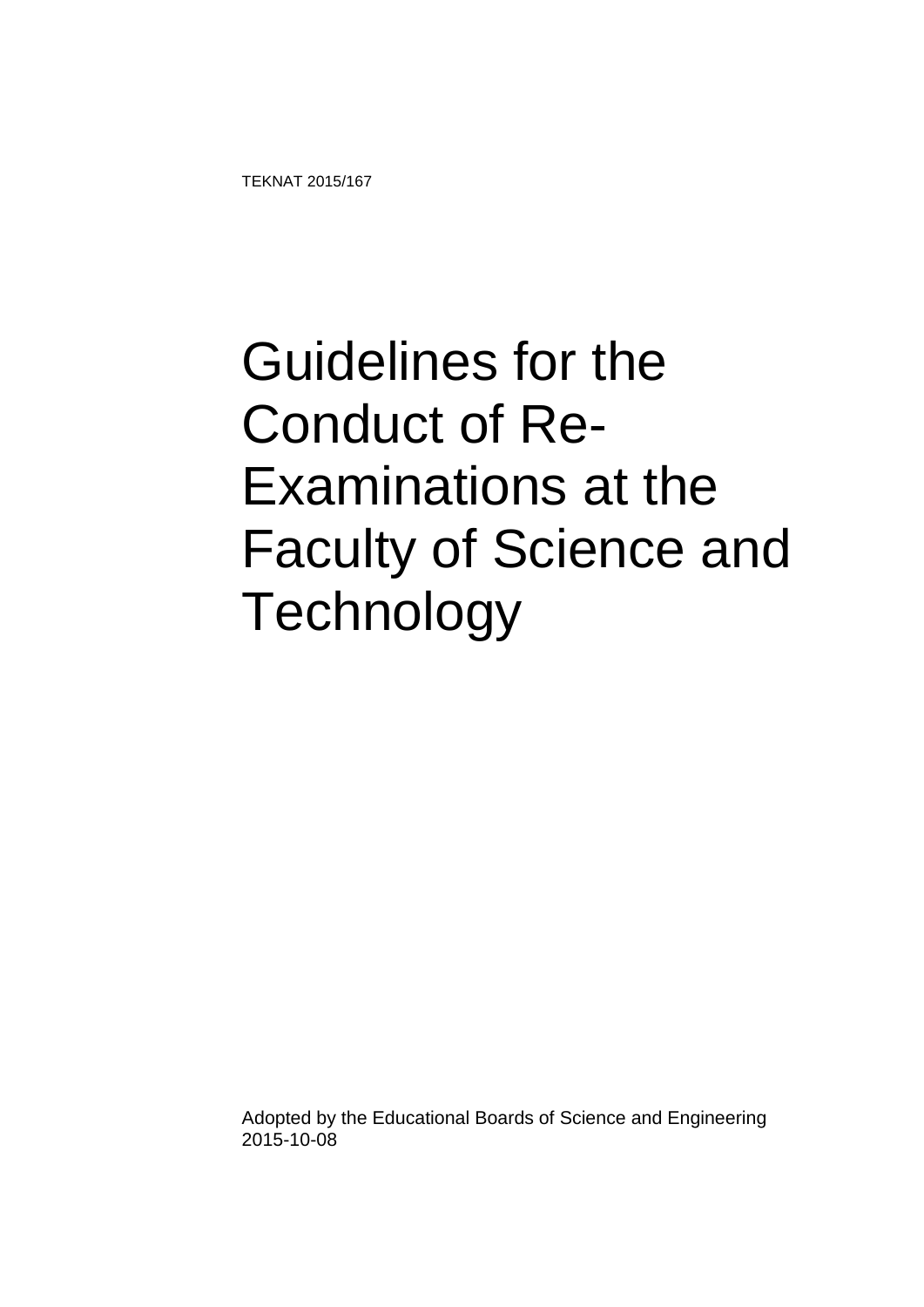## **Background**

The probability for a student to be in phase with the program is considerably reduced if the time of reexamination coincides with regular exams: the more weekly examinations, the greater the risk that the students do not put in as much effort in all the program courses but choose a certain number to focus on. In addition, additional exams during the study periods take time from education, making the periods more difficult to schedule.

## Guidelines

Re-examinations must be offered in re-exam periods, i.e. a regular examination time cannot be substituted for a re-examination time. Regular examinations must not be placed in a re-exam period.

The day before the regular examination should be non-scheduled.

Each examination shall be followed by at least two re-examinations per year, one of which will be offered in the re-exam period in August. Some courses have several course periods per year. The following table shows when re-examinations are provided (table 1). A department may choose to provide additional reexam sessions. For courses extending over two periods, the table below refers to the period in which the examination occurs  $\mathbb{1}$ . The principle is that there should be a short amount of time between the regular examination session and the first re-examination session, while maintaining a reasonable workload for the departments. A re-examination directly after the regular examination has been avoided, as far as possible. In case of re-examinations in the exam period directly after the regular examinations, these exams should be scheduled with the largest possible distance. These guidelines apply to both oral and written examinations.

|         | Period       | Period         | Period       | Period         | Re-                       | Re-     | Re-     | Re-            |
|---------|--------------|----------------|--------------|----------------|---------------------------|---------|---------|----------------|
|         | $\mathbf{1}$ | $\overline{2}$ | 3            | $\overline{4}$ | exam-                     | exam-   | exam-   | exam-          |
|         |              |                |              |                | ination                   | ination | ination | ination        |
|         |              |                |              |                | January                   | Easter  | June    | August         |
| Time of | $\mathbf X$  |                |              |                | $\boldsymbol{\mathrm{X}}$ |         |         | X              |
| course  |              |                |              |                |                           |         |         |                |
| Time of |              | $\mathbf{X}$   |              |                |                           | X       |         | X              |
| course  |              |                |              |                |                           |         |         |                |
| Time of |              |                | $\mathbf X$  |                |                           |         | X       | $\mathbf X$    |
| course  |              |                |              |                |                           |         |         |                |
| Time of |              |                |              | $\mathbf{X}$   | X                         |         |         | X              |
| course  |              |                |              |                |                           |         |         |                |
| Time of | $\mathbf{X}$ | $\mathbf{X}$   |              |                |                           | X       |         | $\overline{X}$ |
| course  |              |                |              |                |                           |         |         |                |
| Time of |              |                | $\mathbf{X}$ | $\mathbf{X}$   | X                         |         |         | X              |
| course  |              |                |              |                |                           |         |         |                |
| Time of | X            |                | $\mathbf X$  |                | $\boldsymbol{\mathrm{X}}$ |         |         | X              |
| course  |              |                |              |                |                           |         |         |                |
| Time of |              | $\mathbf X$    | $\mathbf X$  |                |                           |         | X       | $\mathbf X$    |
| course  |              |                |              |                |                           |         |         |                |
| Time of | $\mathbf X$  |                |              | $\mathbf X$    | X                         |         |         | $\mathbf X$    |
| course  |              |                |              |                |                           |         |         |                |
| Time of |              | $\mathbf{X}$   |              | $\mathbf{X}$   |                           | X       |         | X              |
| course  |              |                |              |                |                           |         |         |                |

Table 1. Re-examination sessions. The markings in the period columns refer to the periods in which the exam is given.